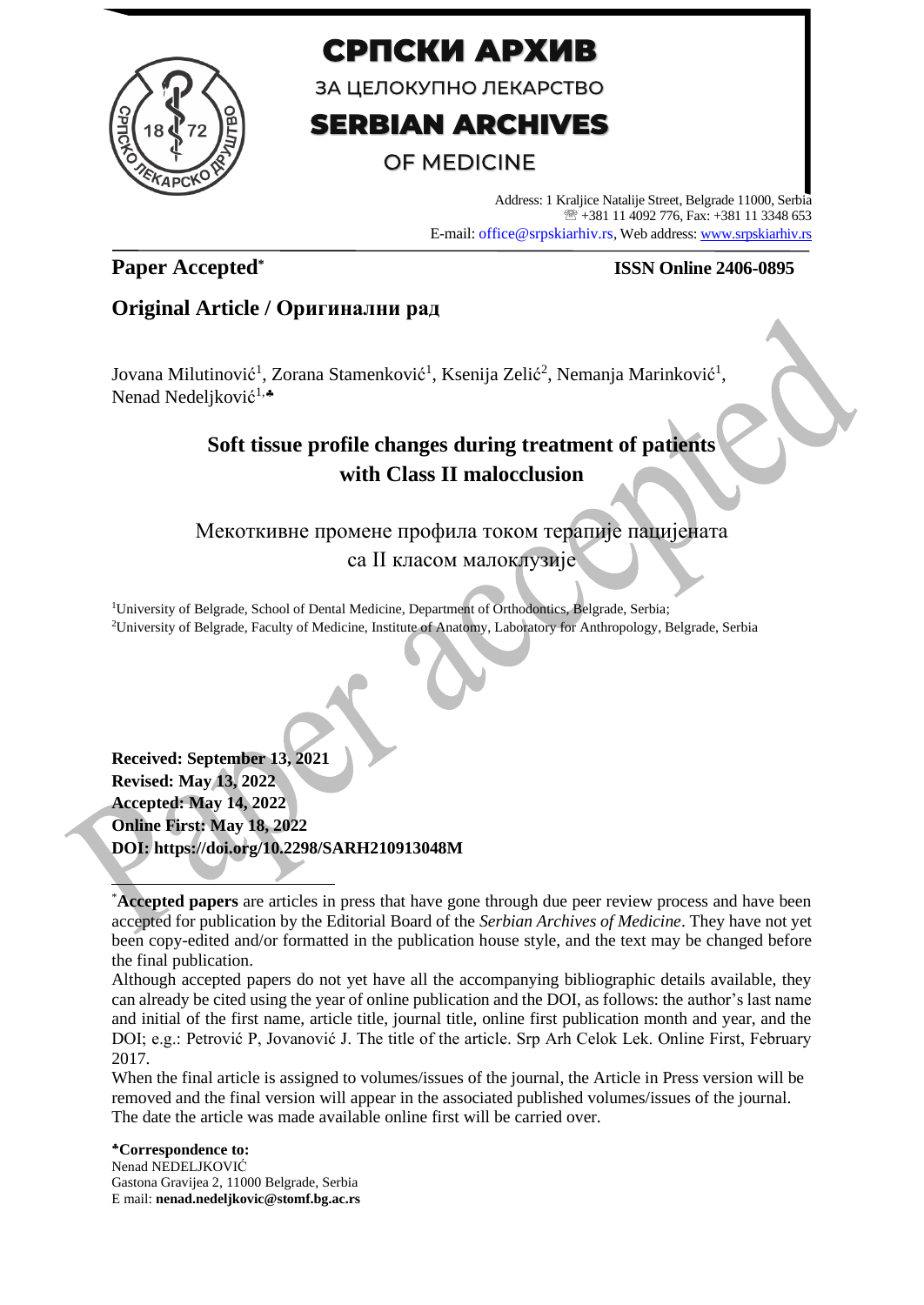## **Soft tissue profile changes during treatment of patients with Class II malocclusion**

## Мекоткивне промене профила током терапије пацијената са II класом малоклузије

#### **SUMMARY**

**Introduction/Objective** The class II malocclusion results in disbalanced facial harmony, primarily noticeable in the profile and the lower facial third. Aside from skeletal evaluation, orthodontic diagnosis and treatment planning should include facial soft tissue analysis. The aim of the study was to identify the soft tissue profile outcomes of orthodontic treatment of Class II, division 1 malocclusion patients and to determine if these changes are related with the different treatment protocol.

**Methods** The first group was the non-extraction group (25 patients) treated first with the Herbst appliance, and the second group was four premolars extraction group (25 patients) treated with a multibracket appliance. The patients' cephalograms and pre- and post-treatment profile photographs were used.

**Results** The improvement in the non-extraction group was evident in the decrease of the nasomental angle, the angle representing the projection of the upper lip to the chin, as well as the upper lip angle. In the extraction group, the nasolabial angle showed a significant increase. Soft tissue variables showed significant differences between the groups: the total facial angle or facial convexity including the nose and the angle presenting the projection of the upper lip to chin.

**Conclusion** The patients treated without extractions showed a significant improvement of the convex profile and favorable soft tissue changes in the lower third of the face.

**Keywords:** facial esthetics; Class II malocclusion; facial convexity; profile changes; soft tissue profile

#### **САЖЕТАК**

**Увод/Циљ** Малоклузије II класе доводе до нарушавања хармоније лица, и погоршаног изгледа профила и доње трећине лица. Oртодонтска дијагноза и план терапије треба да укључи и анализу мекоткивног профила. Циљ рада је био да се одреде промене меких ткива профила болесника са малоклузијом II класе, 1. одељења, као и да се утврди да ли ове промене зависе од начина лечења.

**Методе** Прва група од 25 болесника лечена је Хербстовим апаратом без вађења зуба. Друга група од 25 болесника лечена је фиксним апаратом са вађењем четири премолара. Мерења су вршена на профилним снимцима главе и фотографијама пре и после терапије.

**Резултати** Побољшан је изглед меких ткива профила прве групе болесника у виду смањења назоменталног угла, као и углова који говоре о положају горње усне. У другој групи пацијената значајно је повећан назолабијални угао. Статистички значајна разлика поређењем обе групе болесника нађена је за угао конвекситета лица укључујући нос и угла горње усне.

**Закључак** Разлика у изгледу мекоткивног профила постојала је у групи болесника лечених без вађења зуба у виду смањења конвекситета профила и промена у доњој трећини лица.

**Кључне речи:** естетика лица; малоклузија II класе; конвексно лице; мекоткивни профил

#### **INTRODUCTION**

The improvement of facial features is the patient's main aspiration when starting an orthodontic treatment, and thus of primary importance for clinicians. An attractive facial appearance affects social acceptance and psychological well-being, which has a profound effect on a person's self-esteem and social adjustment ability [1]. Soft tissue of the face, together with the underlying dentoskeletal tissues, determines the facial features of a person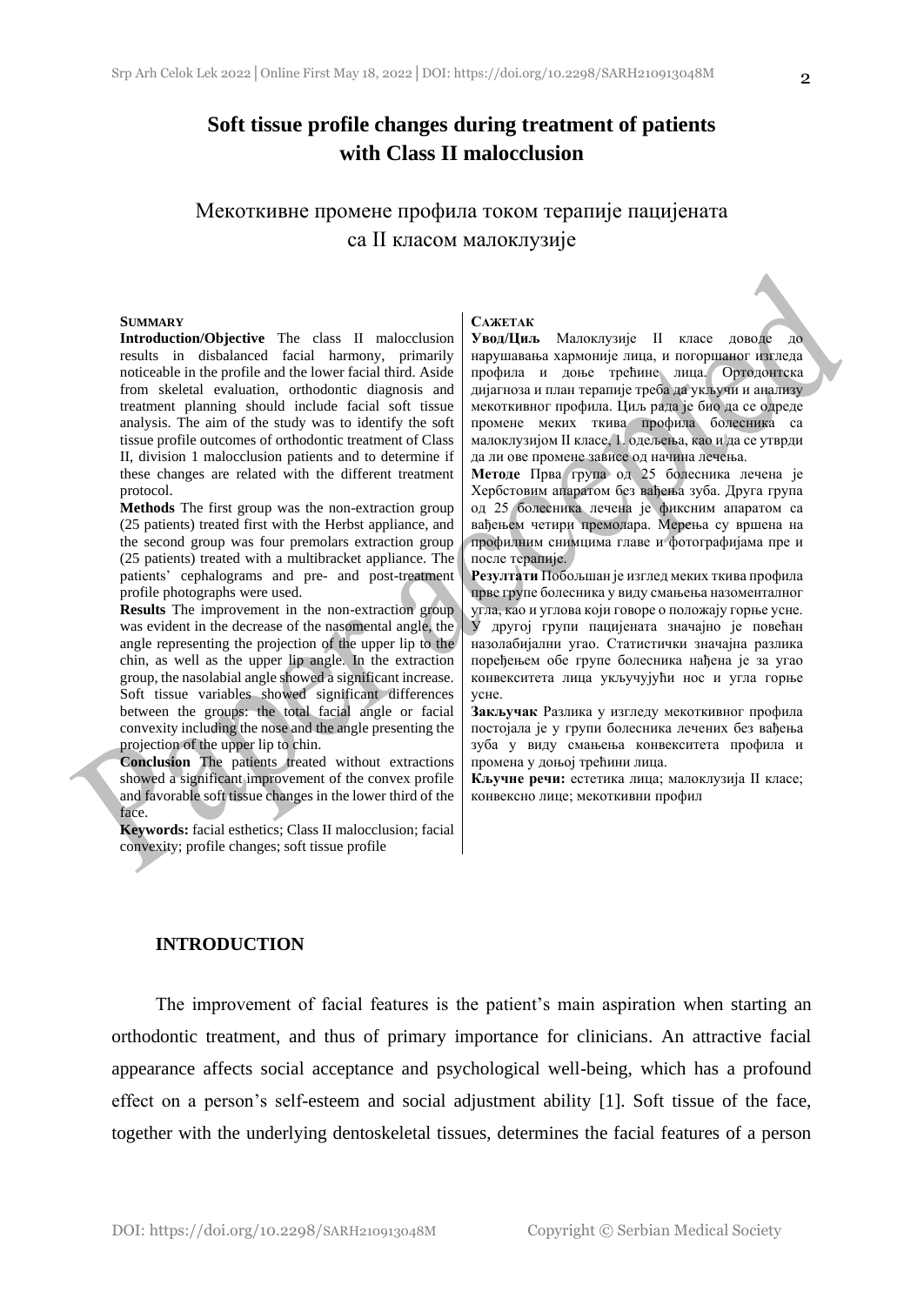[2]. Orthodontists, maxillofacial and plastic surgeons are expected to achieve not only functional, but also esthetic goals for their patients, both equally important [3].

Patients with Class II division 1 malocclusion have undesirable facial aesthetics caused by increased overjet and convex profile. Previous studies showed that the convex profile is one of the least desirable features of the face [4]. Patients with Class II division 1 malocclusion are unsatisfied with their smile and facial look, especially in their teenage years, since they are often being perceived by peers as unattractive [5]. As self-esteem is strongly influenced by facial appearance, solving this problem is of primary importance in achieving aesthetic treatment goals. Therefore, improvement of facial appearance in teenage patients could improve their quality of life through their most vulnerable years [4, 5].

Orthodontists should comprehensively understand the importance of developing an individualized treatment plan, adjusted to the patient's specific dental and skeletal problems, needs and desires. Class II division 1 malocclusion can be treated with functional or fixed functional appliances combined with the multibracket appliance, with or without extractions. Small skeletal discrepancies may only need multibracket appliance treatment for the correction of existing malocclusion and teeth alignment [6]. On the other hand, more severe skeletal discrepancies may require an orthognathic surgical treatment to modify the position and length of skeletal structures, to obtain better esthetic results [7]. Despite the numerous studies conducted on the consequences of extractions, it is still a question of debate among orthodontists. Some investigators reported flattening of the soft tissue profile after extraction treatment, while others claim no such effect [8–11].

Although cephalometric analysis is one of the most common part of diagnosis and treatment planning among orthodontists, the validity of cephalometric measurements has been questioned [3]. Several authors proposed lateral photographs for the aesthetic facial profile evaluation [12, 13, 14].

This study, therefore, aimed to identify the soft tissue profile outcomes of the orthodontic treatment of Class II, division 1 malocclusion. A further aim was to determine if soft tissue profile changes are connected with different treatment protocols. The hypothesis underlying this investigation is that orthodontic treatment of Class II, division 1 malocclusion changes the soft tissue profile, and moreover, that those changes depend on different treatment protocols.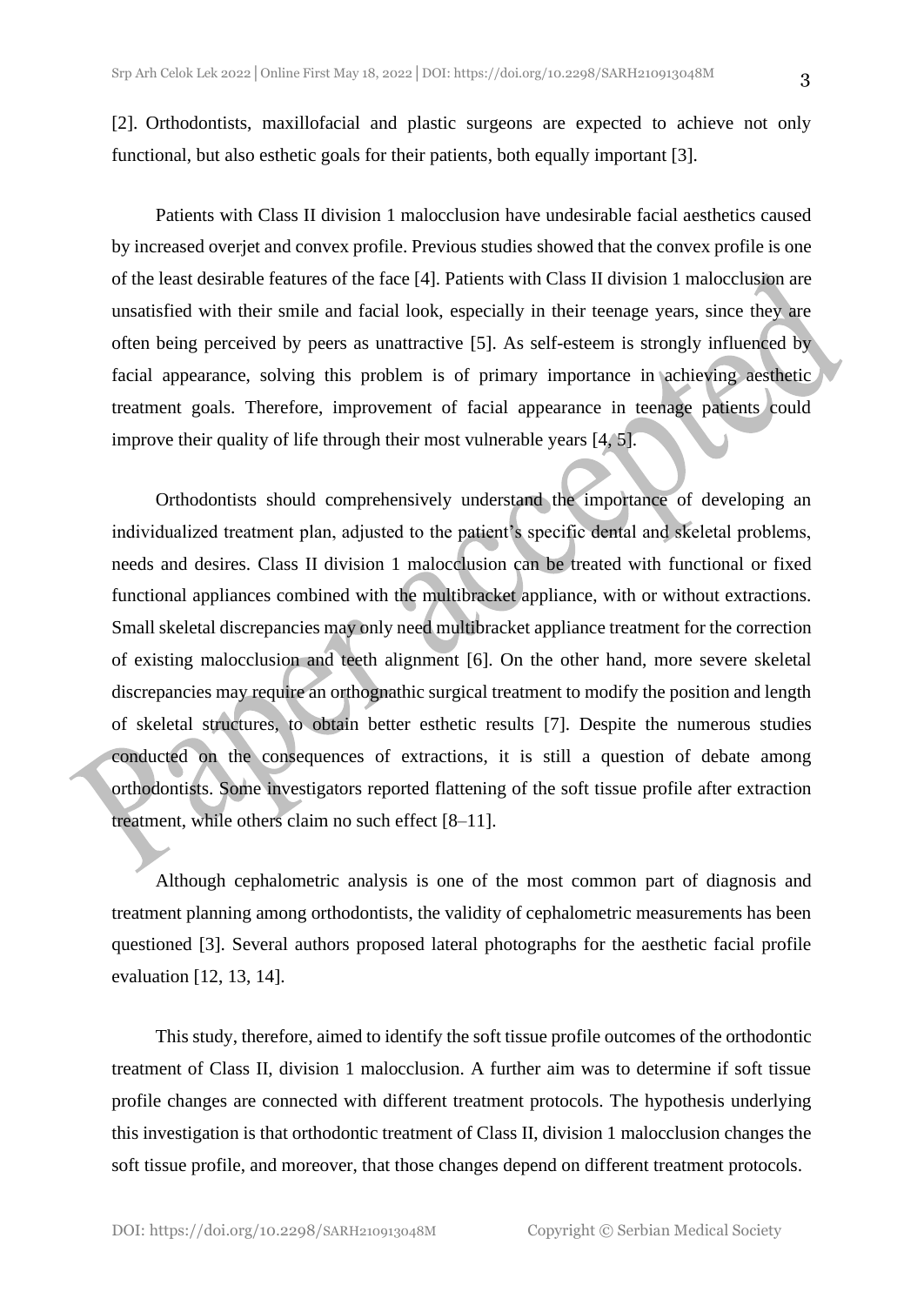#### **METHODS**

The sample for this study consisted of 50 Caucasian patients (22 males; 28 females), with a mean age of 15.8±1.4 years, treated at Clinic for Orthodontics between 2014 and 2018. This retrospective study was approved by the Ethical Committee of the University (Protocol number: 46/15) and informed consent was obtained from the patient's parents/guardians. All subjects were selected according to the following inclusion criteria (pretreatment): full permanent dentition (excluded third molars), Class II molar occlusion, division 1 (with characteristic convex profile, deep mentolabial sulcus, retruded chin, and reverted lower lip), overjet more than 7mm, moderate irregularity of anterior crowding according to the Little`s Irregularity Index [15], and post-pubertal stage of skeletal maturity (CS6) [16]. Exclusion criteria included patients with a systemic disease, craniofacial anomalies, patients with vertical growth pattern, impacted teeth and poorly visible cephalograms. After successful orthodontic treatment, all the patients achieved the Class I occlusion, and received a vacuum-formed retainer on a same day as appliance removal.

The subjects were divided in two study groups:

- 1. First group consisted of 25 patients treated with the combined two-phase therapy. First phase included the cast splint Herbst appliance type I for average period of seven months. Afterwards, each patient underwent a standardized non-extractive treatment protocol. The treatment duration was on average 20 months, respectively. The skeletal and dentoalveolar changes in this group of patients are visible with superimposition in Figure 1.
- 2. Second group consisted of 25 patients treated with four premolars extractive treatment protocol, followed with Class II intermaxillary elastic. The treatment duration was on average 19 months, respectively. The skeletal and dentoalveolar changes in this group of patients are visible with superimposition in Figure 2.

The patients' pre-treatment and post-treatment profile photographs were used [4]. The right-side profile photographs were taken in a standing position, in central occlusion. The subjects' Francfort horizontal plane was kept as parallel to the floor as possible during the taking of the photographs. Before every recording, the operator ensured that the subject's forehead, neck, and ear were clearly visible [6]. The photographs were then printed, and the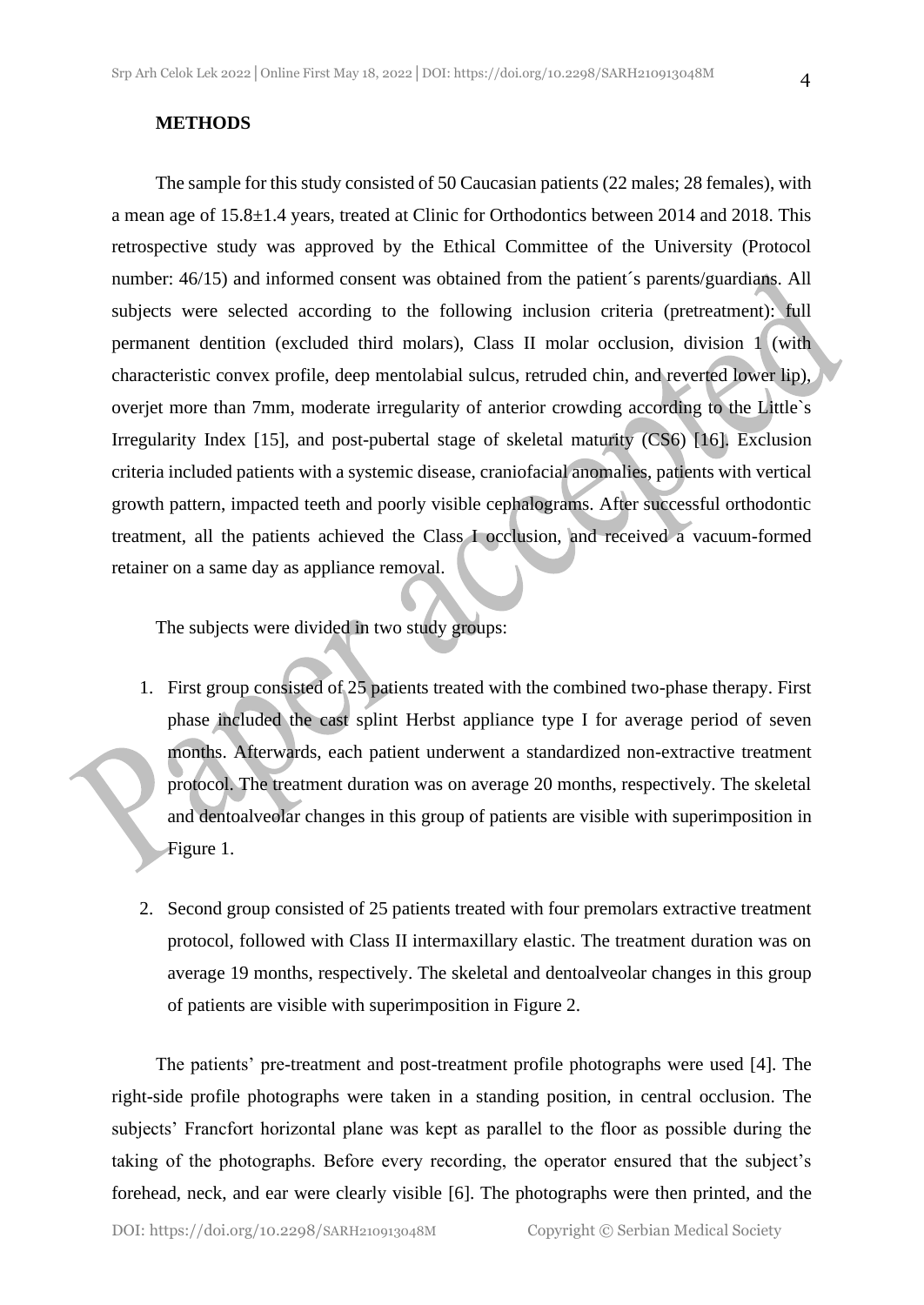soft tissue landmarks were identified. The landmarks used in this investigation were: glabella (G), nasion (N), nasal dorsum (Nd), pronasale (Prn), columella (Cm), subnasale (Sn), labiale superior (Ls), labiale inferior (Li), supramentale (Sm), pogonion (Pg) [10]. Afterwards, the angular parameters were determined on each photo and used in evaluating soft tissue profile changes. The photogrammetric analysis was based on comparing values of parameters changes before and after the treatment, regardless of average values for these parameters, respectively. These measurements are illustrated in Figure 3. Table 1 provides the definition of angular measurements used in the study. The whole sample was measured by one researcher (JM) and once again after two months. Also, all measurements were performed by the second researcher (NN). This was done to evaluate intra and inter observer reliability. Radiographic analyses rely on skeletal and dental measurement, whereas soft tissue facial measurements are less emphasized. Therefore, for providing a complete overview of changes during and after orthodontic treatment, photogrammetric analysis has been used.

#### **Statistical analysis**

The collected data were subjected to statistical analysis using SPS software (SPSS, IBM Corp. Version 17.0 for Windows, Chicago, IL). The Kolmogorov-Smirnov test was applied to test whether the data distribution fits the probability density function also known as Gaussian function or bell curve. Subsequently, if the test had not rejected the assumed normal distribution, the parametric tests would have been used. Paired-sample t-test was used for intragroup comparisons. For testing the differences in all parameter values between groups, two-sample t test was used. In all analyses, the significance level was set at 0.05. The Kolmogorov-Smirnov test showed normality of distribution of the obtained data in both groups. In order to evaluate intra and inter-observer reliability, intra-class correlation coefficient (ICC) was calculated.

#### **RESULTS**

Intra and inter-observer agreement was found to be excellent (ICC  $=0.983$  for intraobserver, ICC  $= 0.974$  inter-observer agreement). Angular measurements in the first group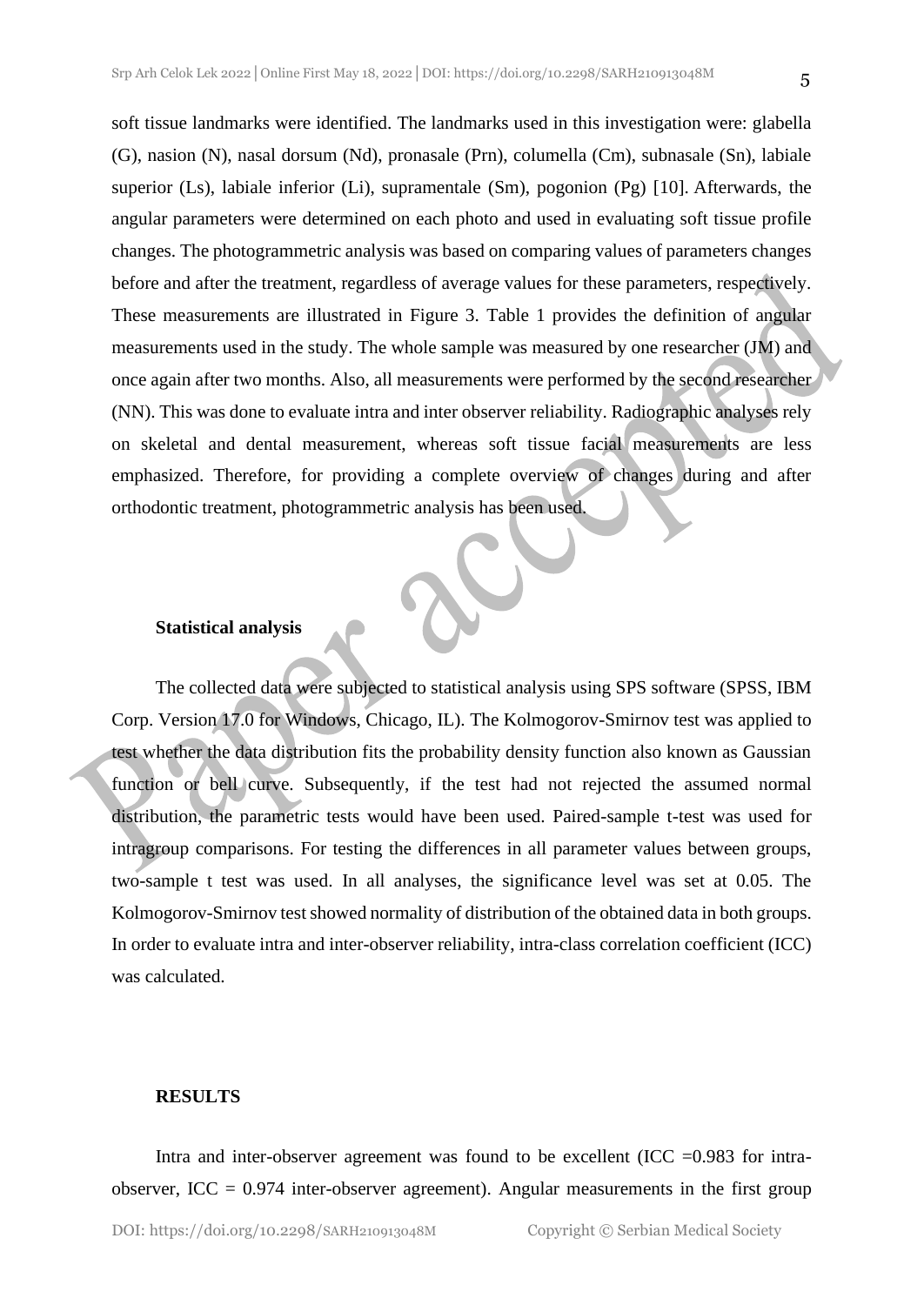treated with the Herbst appliance and without extractions are demonstrated in Table 2. Several statistically significant profile changes could be observed. The nasomental angle (N–Prn–Pg) decreased significantly ( $\bar{x}$ =-1±1.0; P=0.02); furthermore, the angle representing projection of the upper lip to chin (N–Pg–Ls) showed significant decrease  $(\bar{x}=2.11\pm2.04; P=0.01)$ . The Upper lip angle showed a large decrease significantly  $(\bar{x} = -4.94 \pm 10.1; P = 0.01)$  over time in the non-extraction group of patients. On the other hand, the nasolabial angle (Cm–Sn–Ls) increased significantly in this group of patients  $(\bar{x}=+1.33\pm 2.81; \bar{P}=0.01)$ . Moreover, the mentolabial angle (Li–Sm–Pg) showed a significant large increase ( $\bar{x}$ =+12.68±12.57; P=0.02).

Changes in soft tissue profile variables in the extraction group of patients are presented in Table 3. This group showed a greater significant increase in nasolabial angle (Cm–Sn–Ls)  $(\bar{x}=+3.96\pm4.43; P=0.03)$ . However, no significant differences were detected in other soft tissue variables.

Table 4 describes intergroup comparisons of the soft tissue variables. Only two soft tissue variables showed significant differences between two groups: total facial angle or facial convexity including the nose (N–Prn–Pg) increased significantly  $(\bar{x}=2.09\pm1.1; P=0.04)$ . As for the angle presenting projection of the upper lip to chin (N–Pg–Ls), its value showed significant decrease ( $\bar{x}$ =+0.65±3.73; P=0.01).

### **DISCUSSION**

The success of orthodontic treatment is closely related to facial appearance improvement. A balanced soft tissue profile is an important factor to achieve during orthodontic treatment [2]. This type of malocclusion is frequently reported as the irregularity that alters facial proportions, symmetry, and balance. Thus, correction of facial features will lead not only to facial profile correction, but also to long-term psychosocial well-being of patients [5]. Orthodontic treatment modifies the position, length, and relation between skeletal and dentoalveolar structures, and subsequently, facial expressions and esthetics are modified and enhanced (these effects are shown in Figures 1 and 2). Facial harmony can often be described as dependent on morphological relations, and proportions between three facial structures: nose, lips, and chin [17]. The facial profile consists of five facial prominences: the forehead, nose, lips, chin, and submental-cervical region.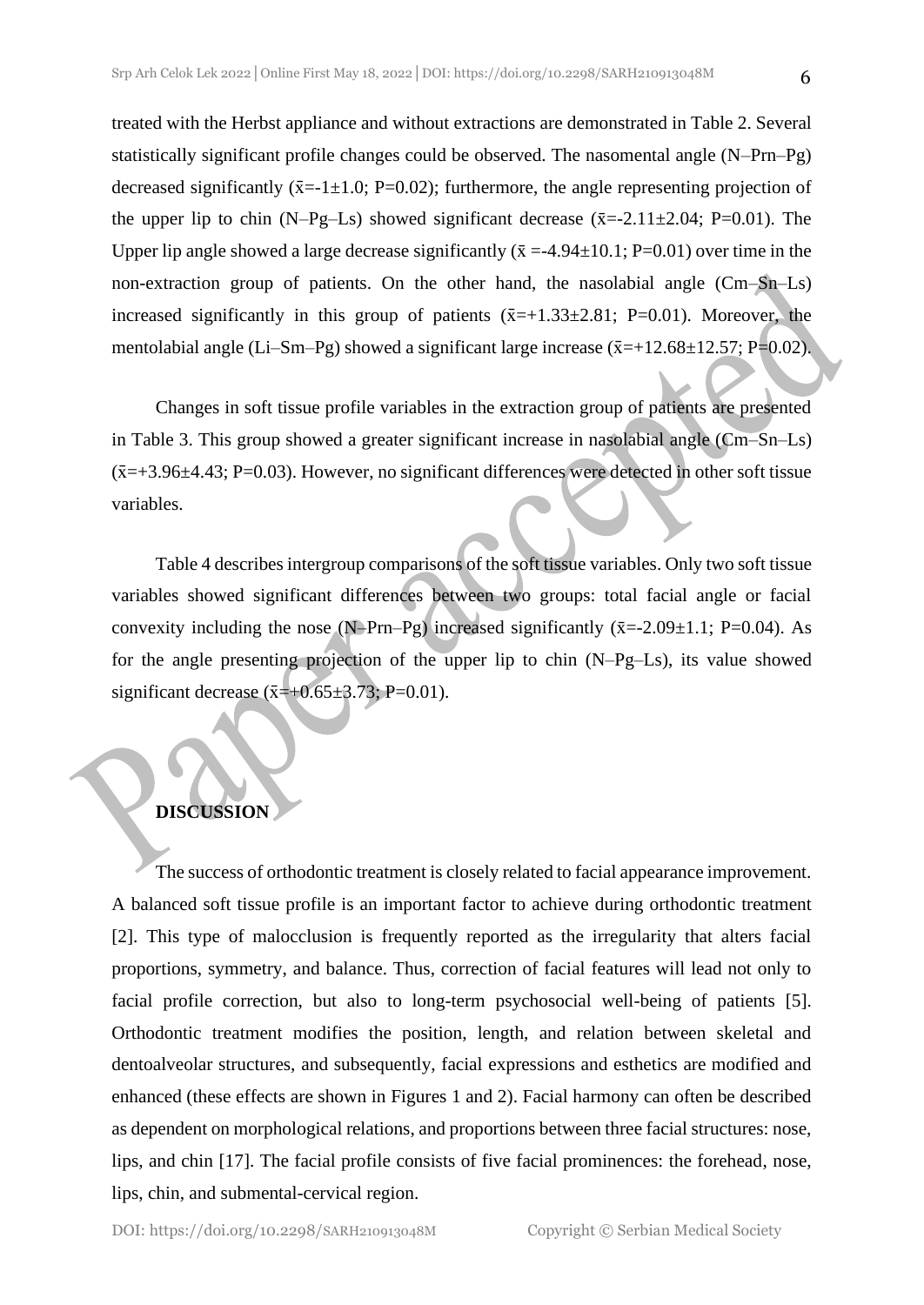The nasomental angle (N-Prn-Pg), or nasal prominence angle, is in the range between 20 and 30 degrees in Class I patients [18], whereas in Class II Patients, the value is increased. In this study, the nasomental angle showed a statistically significant decrease in the non-extraction group of patients, although it was not clinically relevant (-1º). This favorable outcome could have occurred as a result of anterior movement of the soft tissue point pogonion (Pg). This movement promoted positive changes on the soft tissue profile and was reported also by doRego et al. [19].

Significant improvements in facial profile were recorded in the first group of patients (treated with the Herbst appliance without extractions). In particular, the nasolabial (Cm-Sn-Ls) and mentolabial (Li-Sm-Pg) angles showed significant increase after the treatment. The nasolabial angle (Cm-Sn-Ls) can be changed with both orthodontic and surgical treatment. It plays an important role in a facial profile appearance, and in some cases, it can be used as a guideline for the extraction decision. According to a study by Bergman [20], regardless of the type of treatment needed for the patients (whether it is surgical or orthodontic correction), this angle should be  $102 \pm 8$  degrees. After orthodontic treatment, this angle increased significantly, since the upper lip moved backwards and downwards, and its prominence has been decreased, mostly due to retrusion of the upper incisors. The nasolabial angle also showed a significant increase in the second group of patients, treated with premolar extractions. The increase of this angle was reported also by Iared et al [21] who confirmed that a backward movement of the upper lip occurred because of orthodontic treatment with extraction of premolars.

The mentolabial angle (Li–Sm–Pg) also showed great variability. A more pronounced mentolabial angle can be seen in Class II and vertical maxillary deficiency cases. In both groups of patients, this angle has been increased after the treatment, as a result of achieving a balanced dentoalveolar relation, due to upper incisors retrusion [22].

Significant improvements in facial profile concerning chin and upper lip balance were recorded in the first group of patients. In particular, the angle determining the projection of the upper lip to the chin (N-Pg-Ls), as well as the upper lip angle (Sn–Ls–Pg), showed a significant reduction. This result is related to a less pronounced upper lip. The value of these angles showed a statistical significance in the non-extraction group, given the fact that point Pg moved forward, while point Ls moved backward, which is an expected result of treatment with the Herbst appliance [23]. Moreover, this is also a result of decreasing of the upper lip prominence,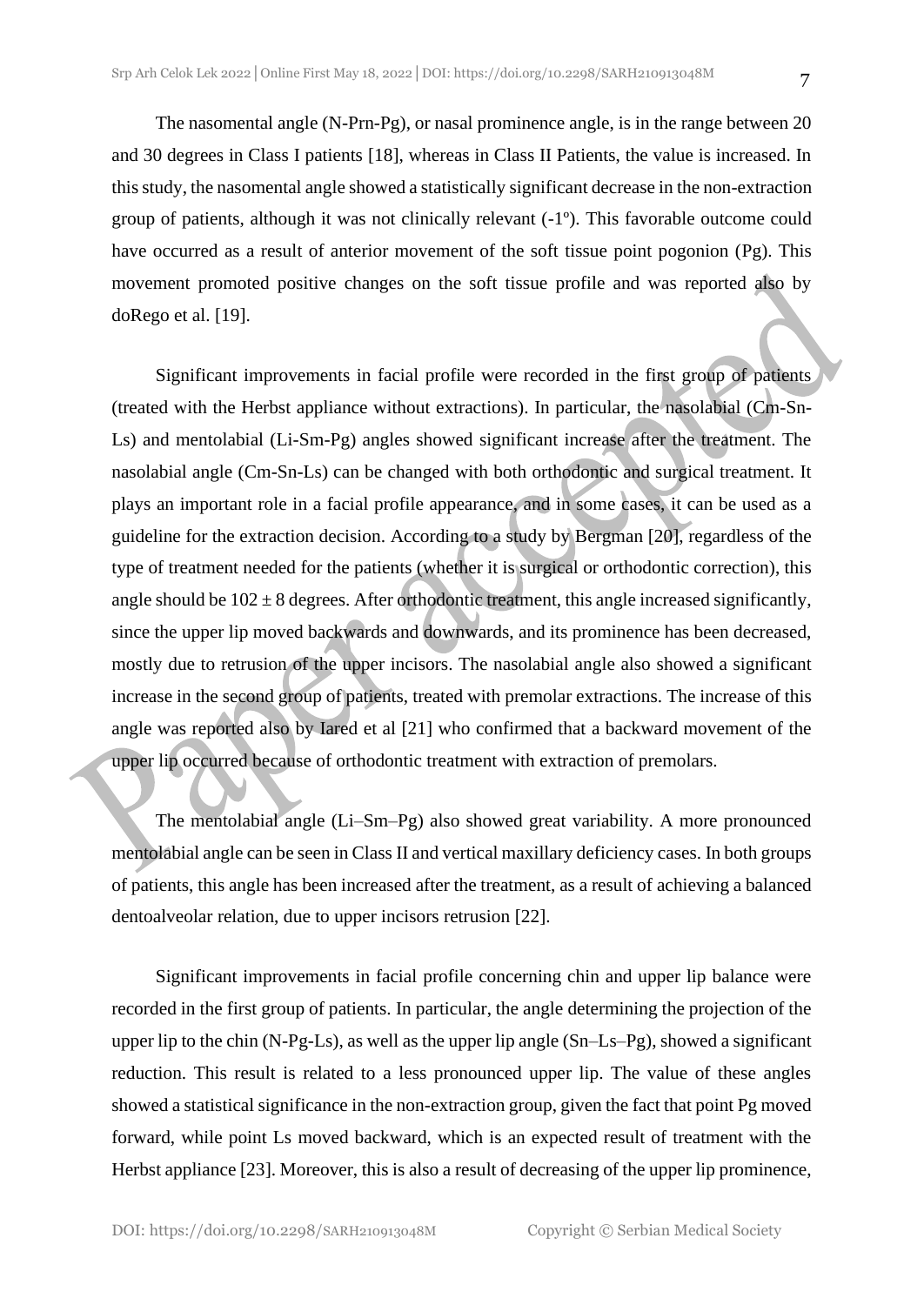as a consequence of upper incisors retrusion, in a ratio of 1:3. Many authors confirmed the relation between upper lip position and upper incisors retrusion, in the ratio of 1:3 [24, 25]. Furthermore, esthetical modification depends on upper and lower incisors position, as well as on the change of the position and development of the lower jaw [26].

The angle N-Pg-Ls showed a statistically significant difference comparing the two groups of patients. The lower lip is the adjacent esthetic subunit to the chin, and its features play an important role in determining facial esthetics in the lower third of the face [27]. As such, the prominence of the lower lip may influence the perception of chin prominence and thus the overall management plan in terms of camouflage vs orthognathic surgery and extraction vs non-extraction decisions [21, 28, 29].

Therefore, a change in the lower lip position and consequent change in the lip/chin relation influences facial esthetics, as these entities determine the profile type. As mentioned, the facial profile in patients with this type of malocclusion is altered and considered unattractive before the treatment. As a result of improvement of these proportions and of the profile, the esthetic perception is changed from unattractive to attractive, which is one of the main reasons why patients seek orthodontic treatment [30].

The profile angles are used to assess convexity or concavity of the facial profile. The angle of facial convexity excluding the nose or facial angle (G-Sn-Pg) is supposed to be in a range of 165–175 degrees [20]. This angle is decreased in Class II and increased in Class III. In our sample, all patients had a decreased value of this angle before the treatment. After the treatment, the facial angle was increased in both groups of patients, however, not significantly. The favorable outcome, not statistically significant, yet esthetically relevant, was the profile strengthening caused by reduction of facial convexity, which is previously one of the main reasons of patients' dissatisfaction.

#### **CONCLUSION**

Photogrammetric analysis is a simple and valid method to assess orthodontic treatment effects on the soft tissue profile. This study confirms previous reports on the improvement of the convex profile, and favorable soft tissue changes at the lower third of the face, after the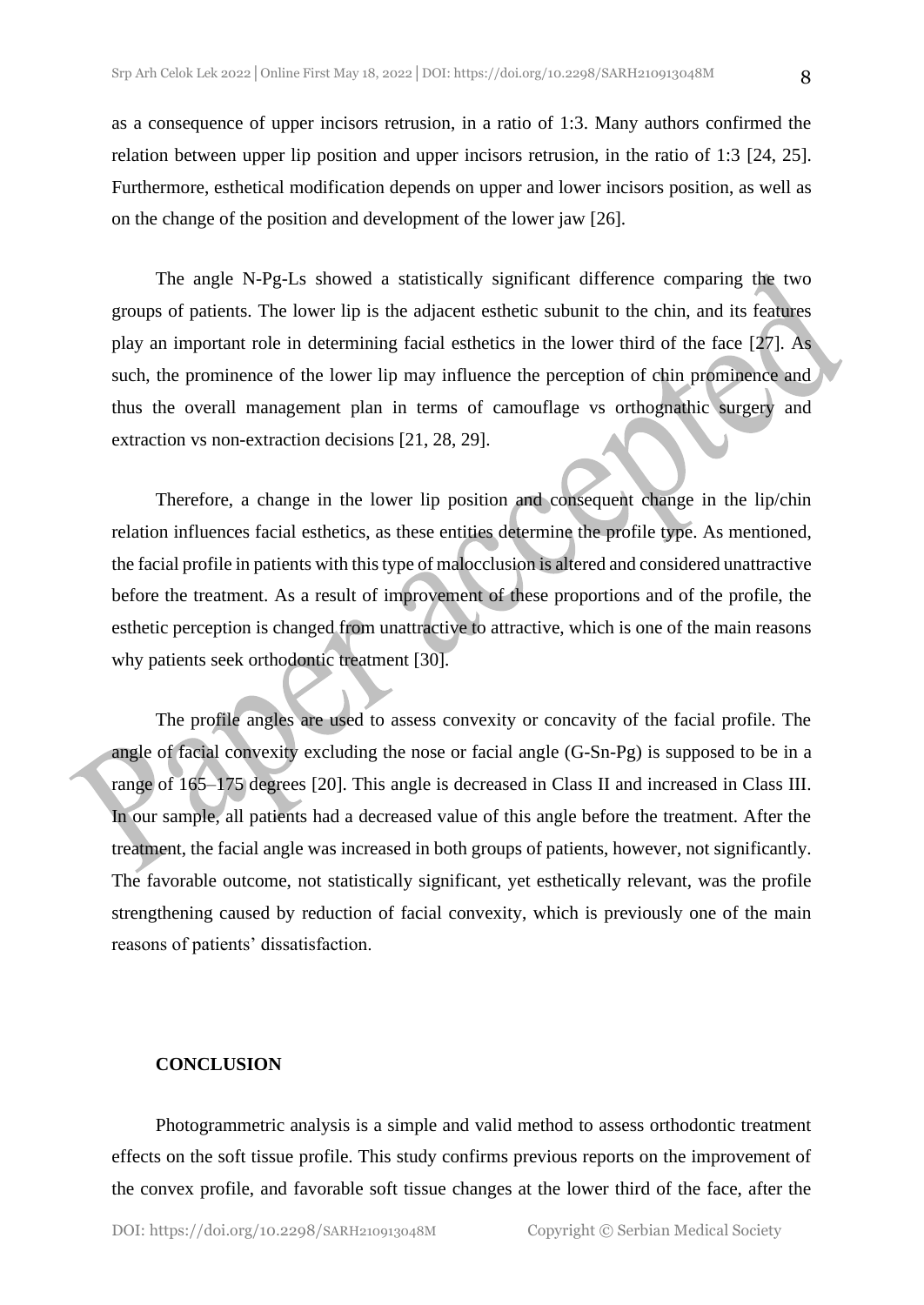orthodontic treatment of Class II division 1 malocclusions. Patients treated with the Herbst appliance without extractions presented better results in facial profile parameters than the group of patients treated with premolar extractions. This result is important for orthodontists treating patients with this type of malocclusion, as facial esthetics improvement is a key factor for determining treatment protocol and achieving patients` satisfaction.

#### **ACKNOWLEDGEMENTS**

This work was previously posted as a preprint on Research Square.

This work was supported by the Ministry of Education, Science and Technological Development of the Republic of Serbia (Grant No. III41007).

**Conflict of interest:** None declared.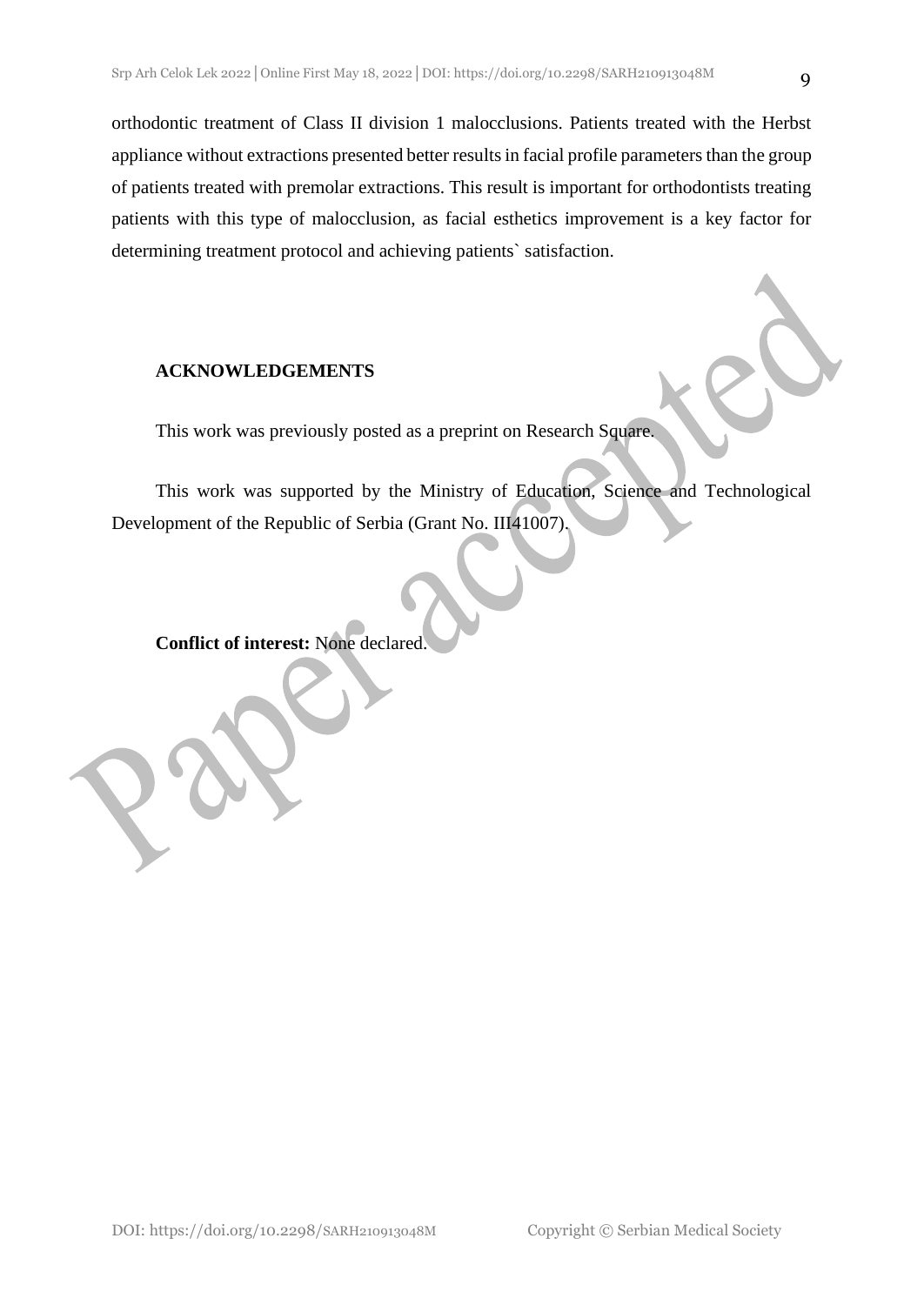#### **REFERENCES**

- 1. Akter L, Hossain M. Angular photogrammetric soft tissue facial profile analysis of Bangladeshi young adults. APOS Trends Orthod. 2017; 7 (6): 279–86. DOI: 10.4103/2321-1407.219434
- 2. Santori F, Masedu F, Ciavarella D, Staderini E, Chimenti C, Tepedino M. Effect of Class II functional treatment on facial attractiveness, as perceived by professionals and laypeople. Sci Rep. 2021;11(1):13989. DOI: 10.1038/s41598-021-93343-0
- 3. Cunningham SJ, Feinmann C. Effect of surgery-first orthognathic approach on oral health-related quality of life. Angle Orthod. 2020; 90 (5):723–33. DOI: 10.2319/112619-749.1.
- 4. Pavoni C, Gazzani F, Franchi L, Loberto S, Lione R, Cozza P. Soft tissue facial profile in Class III malocclusion: long-term post-pubertal effects produced by the Face Mask Protocol. Eur J Orthod. 2019; 41 (5): 531–6. DOI: 10.1093/ejo/cjz003
- 5. Tsichlaki A, Adcock R, Fleming PS. A cross-sectional evaluation of the impact of Class II Division 1 malocclusion in treated and untreated adolescents on oral health–related quality of life. American Journal of Orthodontics and Dentofacial Orthopedics. 2021. DOI: 10.1016/j.ajodo.2020.03.030
- 6. Cacciatore G, Ugolini A, Sforza C, Gbinigie O, Plüddemann A. Long-term effects of functional appliances in treated versus untreated patients with Class II malocclusion: A systematic review and meta-analysis. PloS one. 2019; 14 (9): e0221624. DOI: 10.1371/journal.pone.0221624
- 7. Vale F, Queiroga J, Pereira F, Ribeiro M, Marques F et al. A New Orthodontic-Surgical Approach to Mandibular Retrognathia. Bioengineering. 2021; 8 (11): 180. DOI: 10.3390/bioengineering8110180
- 8. Almurtadha RH, Alhammadi MS, Fayed MMS, Abou-El-Ezz A, Halboub E. Changes in Soft Tissue Profile After Orthodontic Treatment With and Without Extraction: A Systematic Review and Meta-analysis. J Evid Based Dent Pract. 2018; 18 (3): 193–202. DOI: 10.1016/j.jebdp.2017.09.002.
- 9. Pradeep KD, Shwetha G. S., Durkar Sachin S, Sumitra R, Sarkar Nilanjana B, Biradar Neha V. The influence of extraction treatment on soft-tissue cephalometric measurements – A retrospective study. J Adv Med Dent Scie Res 2020; 8 (5): 75-81. DOI:10.21276/jamdsr
- 10. Hoi-Jeong L, Kwang-Taek Ko K, Hyeon-Shik H. Esthetic impact of premolar extraction and nonextraction treatments on Korean borderline patients. Am J Ortod Dentofacial Orthop. 2008; 133 (4): 524–31. DOI: 10.1016/j.ajodo.2006.04.051
- 11. Solem RC, Marasco R, Guiterrez-Polido L, Nielsen I, Kim SH, Nelson G. Three-dimensional soft-tissue and hard-tissue changes in the treatment of bimaxillary protrusion. Am J Ortod Dentofacial Orthop. 2013; 144 (2): 218–28. DOI: 10.1016/j.ajodo.2013.03.018
- 12. Evrard A, Tepedino M,Cattaneo PM, Cornelis MA. Which factors influence orthodontists in their decision to extract? A questionnaire survey. J Clin Exp Dent. 2019;11 (5): e432–38. DOI: 10.4317/jced.55709
- 13. Johal A, Hasan E, Zou LF, Wong F, Shahdad S, Al-Klash R. The influence of mild versus severe hypodontia on facial soft tissues? A three-dimensional optical laser scanning-based cohort study. J Orthod. 2021;48(1):33–41. doi: 10.1177/1465312520967016
- 14. Moshkelgosha V, Fathinejad S, Pakizeh Z, Shamsa M, Golhari A. Photographic facial soft tissue analysis by means of linear and angular measurements in an adolescent persian population. Open dentistry J. 2015; 9: 346– 56. DOI: 10.2174/1874210601509010346
- 15. Little RM. The irregularity index: a quantitative score of mandibular anterior alignment. Am J Orthod 1975; 68 (5): 554–63. DOI: 10.1016/0002-9416(75)90086-x
- 16. Baccetti T, Franchi L, McNamara Jr JA. The cervical vertebral maturation (CVM] method for the assessment of optimal treatment timing in dentofacial orthopedics. Sem Orthod. WB Saunders. 2005; 11: 119–29. DOI: 10.1053/j.sodo.2005.04.005
- 17. Muharib SI, Alomar RK, Alolaiq RA, Alfadhel AA, Salamah FS. Indicators and Preferences of Facial Profile and Aesthetic. J Dent Oral Sci. 2021; 3(2): 18. DOI:10.37191/Mapsci-2582-3736-3(3)-092
- 18. Lines PA, Lines RR, Lines CA. Profilemetrics and facial esthetics. Am J Ortod Dentofacial Orthop. 1978; 73 (6): 648–57. DOI: 10.1016/0002-9416(78)90225-7
- 19. do Rego MV, Martinez EF, Coelho RM, Leal LM, Thiesen G. Perception of changes in soft-tissue profile after Herbst appliance treatment of Class II Division 1 malocclusion. Am J Ortod Dentofacial Orthop. 2017; 151 (3): 559–64. DOI: 10.1016/j.ajodo.2016.08.028
- 20. Bergman RT. Cephalometric soft tissue facial analysis. Am J Ortod Dentofacial Orthop 1999; 116 (4): 373–89. DOI: 10.1016/s0889-5406(99)70222-2
- 21. Iared W, da Silva EM, Iared W, Macedo CR. Esthetic perception of changes in facial profile resulting from orthodontic treatment with extraction of premolars: a systematic review. J Am Dent Assoc. 2017; 148 (1): 9–16. DOI: 10.1016/j.adaj.2016.09.004
- 22. Deen E, Woods MG. Rotational effects of Class II Division 1 treatment with the Herbst appliance and fixed appliances in growing subjects with different vertical patterns. J World Fed Orthod. 2019; 8: 18–23. DOI: 10.1016/j.ejwf.2019.01.003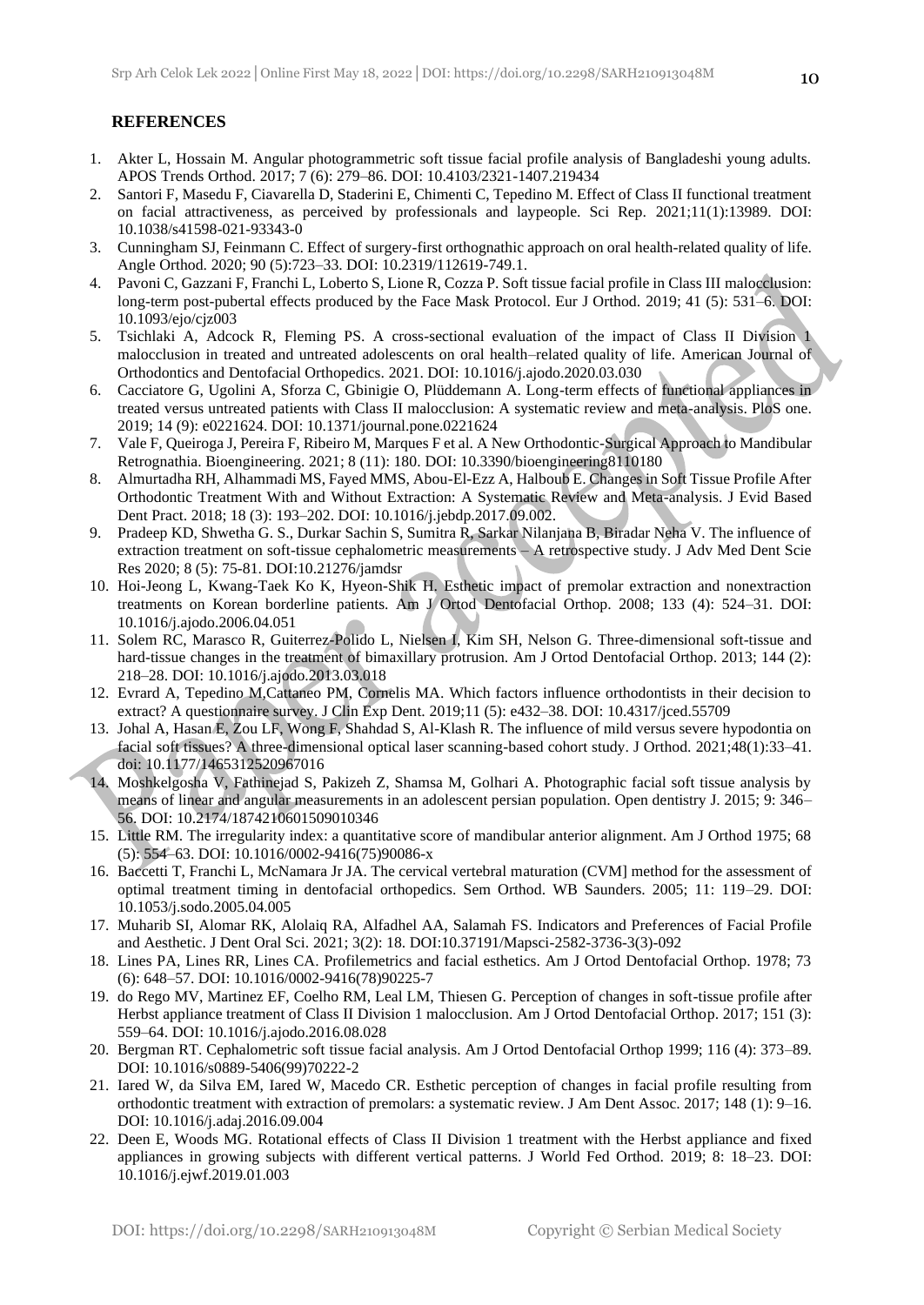- 23. Milutinović J, Nedeljković N, Korolija N, Miličić B. Facial profile esthetics change of class II malocclusion patients treated with the Herbst appliance as perceived by orthodontists and laypersons. Srp Arh Celok Lek. 2017; 145 (9–10): 446–51. DOI: 10.2298/SARH160926081M
- 24. Shen LH, Xie TY, Jiang RP, Jiang YR, Chen G, Xu TM, et al. Measurement of three-dimensional changes in lip vermilion in adult female patients after orthodontic extraction: a retrospective longitudinal study. Head Face Med. 2021 19;17(1):9. doi: 10.1186/s13005-021-00263-5.
- 25. Lin PT, Woods MG. Lip curve changes in males with premolar extraction or nonextraction treatment. Aust Orthod J. 2004; 20 (2): 71–86. PMID: 16429877
- 26. Jiang X, Cao Z, Yao Y, Zhao Z, Liao W. Aesthetic evaluation of the labiolingual position of maxillary lateral incisors by orthodontists and laypersons. BMC Oral Health. 2021; 21 (1):42. DOI: 10.1186/s12903-021-01402- 9.
- 27. Pişiren AB, Arman-Özçırpıcı A, Tunçer NI. Assessing the influence of chin prominence on profile esthetics: A survey study. J Cranio-Maxillofac Surg. 2018; 46 (4): 628–34. DOI: 10.1016/j.jcms.2018.01.004
- 28. Modarai F, Donaldson JC, Naini FB. The influence of lower lip position on the perceived attractiveness of chin prominence. Angle Orthod. 2013; 83 (5): 795–800. DOI: 10.2319/122912-974.1
- 29. Rocha AD, Casteluci CEVF, Ferreira FPC, Conti AC, Almeida MR, Almeida-Pedrin RR. Esthetic perception of facial profile changes after extraction and nonextraction Class II treatment. Braz Oral Res. 2020;34: e003. doi: 10.1590/1807-3107bor-2020.vol34.0003. eCollection 2020
- 30. Prado LH, Previato K, Delgado RZR, Nelson Filho P, Bezerra Segato RA, Nakane Matsumoto MA, et al. Adolescents' perception of malocclusion, their motivations, and expectations concerning the orthodontic treatment. Is it all about attractiveness? A qualitative study. Am J Orthod Dentofac Orthop. 2022;161(4):e345– 52. doi: 10.1016/j.ajodo.2021.10.014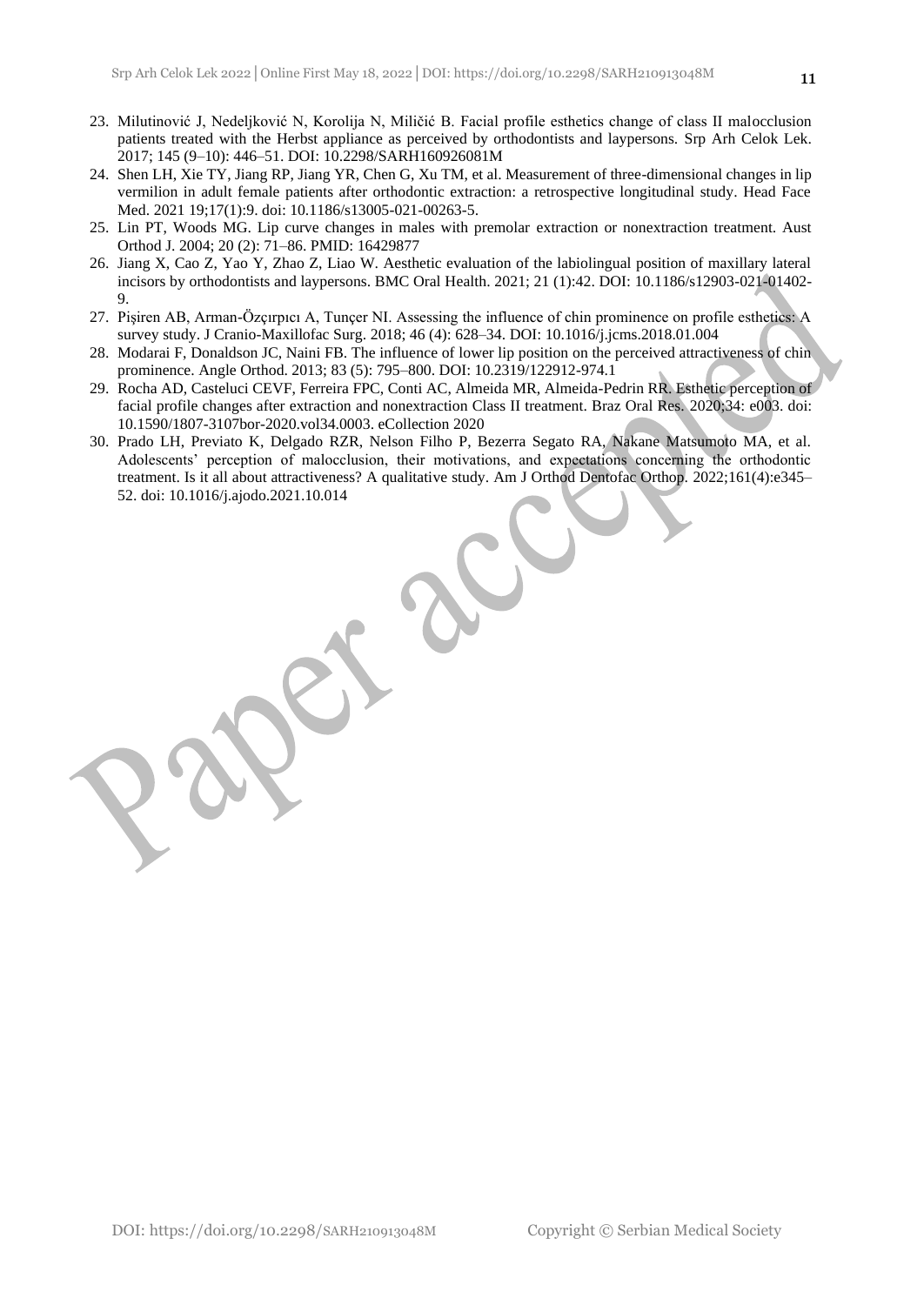### **Table 1.** Definitions of angular measurements

| <b>Angular measurement</b> | <b>Definition</b>                                            |
|----------------------------|--------------------------------------------------------------|
| $N-Prn-Pg (°)$             | Nasomental angle                                             |
| $N-Prn-Cmo$                | Nose tip angle                                               |
| $Cm-Sn-Ls$ ( $\degree$ )   | Nasolabial angle                                             |
| Li-Sm-Pg $(°)$             | Mentolabial angle                                            |
| $G-N-Md$ ( $\degree$ )     | Nasofrontal angle                                            |
| $N-Prn-Pg (°)$             | Total facial angle or facial convexity including the nose    |
| $G-Sn-Pg$ ( $\degree$ )    | Facial angle or angle of facial convexity excluding the nose |
| $N-Pg-Ls$ ( $\degree$ )    | Projection of the upper lip to chin                          |
| $Sn-Ls-Pg$ ( $°$ )         | Upper lip angle                                              |
| $N-Pg-Li$ ( $\degree$ )    | Projection of the lower lip to chin                          |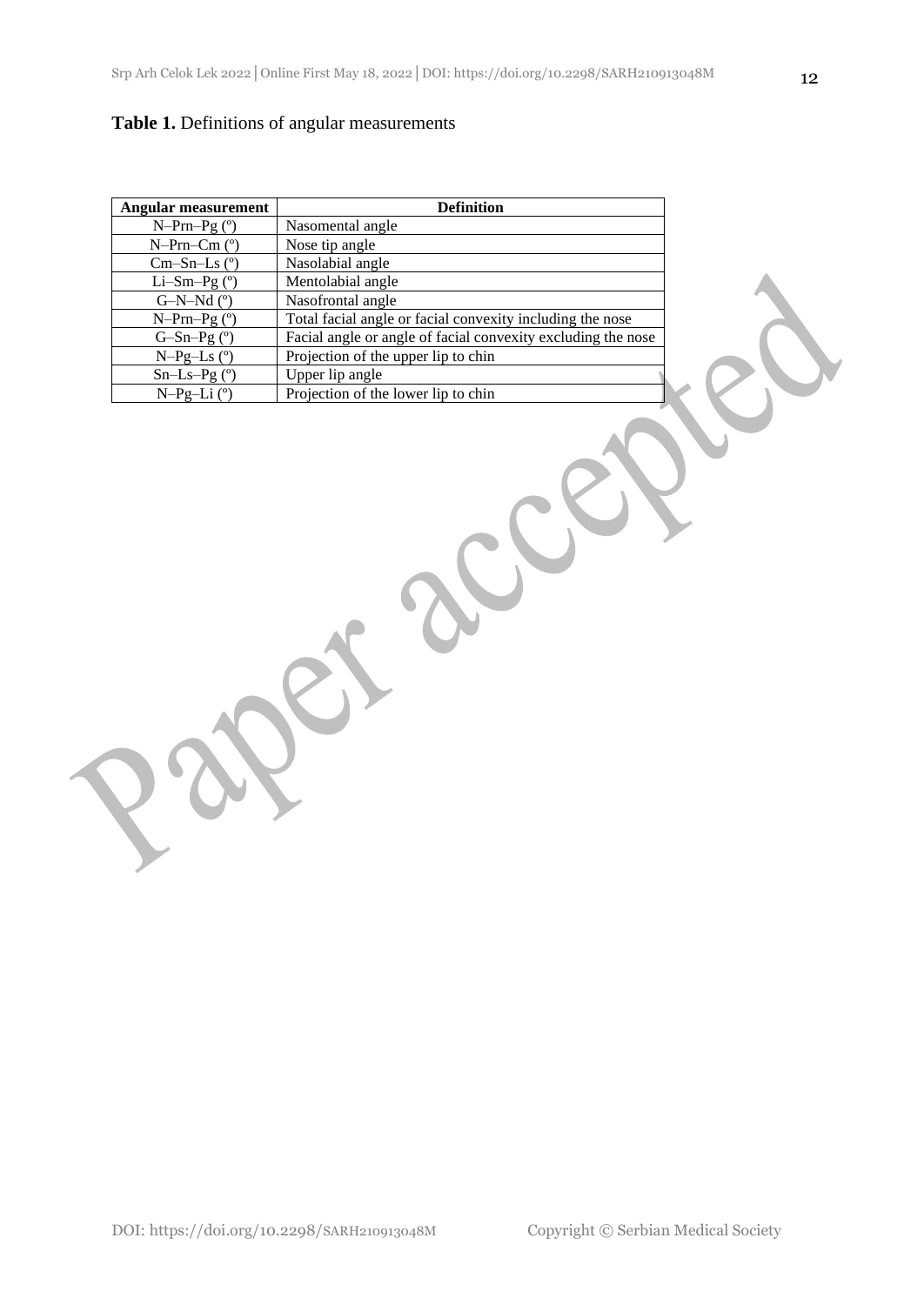# **Table 2.** Descriptive statistics of the soft tissue profile variables in Herbst/non-extraction

### group

| <b>Herbst/Non-Extraction Treatment Protocol</b> |                    |                    |                   |                |  |  |
|-------------------------------------------------|--------------------|--------------------|-------------------|----------------|--|--|
| <b>Variable</b>                                 | <b>Before</b>      | After              | <b>Difference</b> | p-value change |  |  |
|                                                 | Mean $\pm SD$      | $Mean \pm SD$      | $Mean \pm SD$     | over time      |  |  |
| $N-Prn-Pg$                                      | $35.93 \pm 2.69$   | $34.93 \pm 2.81$   | $-1 \pm 1.01$     | $0.02*$        |  |  |
| $N-Prn-Cm$                                      | $80.37 \pm 5.61$   | $78.93 \pm 6.1$    | $-1.44 \pm 0.19$  | 0.41           |  |  |
| $Cm-Sn-Ls$                                      | $107 \pm 6.64$     | $108.33 \pm 9.88$  | $1.33 \pm 2.81$   | $0.01*$        |  |  |
| $Li-Sm-Pg$                                      | $107.06 \pm 15.65$ | $119.74 \pm 20.16$ | $12.68 \pm 12.57$ | $0.02*$        |  |  |
| $G-N-Nd$                                        | $141.54 \pm 7.38$  | $140.43 \pm 6.84$  | $-1.11 \pm 0.19$  | 0.08           |  |  |
| $N-Prn-Pg$                                      | $121.8 \pm 3.91$   | $124.17 \pm 7.3$   | $2.37 \pm 0.95$   | 0.18           |  |  |
| $G-Sn-Pg$                                       | $159.56 \pm 5.55$  | $163.41 \pm 7.07$  | $3.85 \pm 4.43$   | 0.05           |  |  |
| $N-Pg-Ls$                                       | $10.46 \pm 1.46$   | $8.35 \pm 2.54$    | $-2.11 \pm 2.04$  | $0.01*$        |  |  |
| $Sn-Ls-Pg$                                      | $21.33 \pm 5.17$   | $16.39 \pm 5.77$   | $-4.94 \pm 10.1$  | $0.01**$       |  |  |
| $N-Pg-Li$                                       | $4.15 \pm 2.33$    | $6.59 \pm 10.75$   | $2.44 \pm 1.3$    | 0.29           |  |  |

\*Statistically significant differences at  $p < 0.05$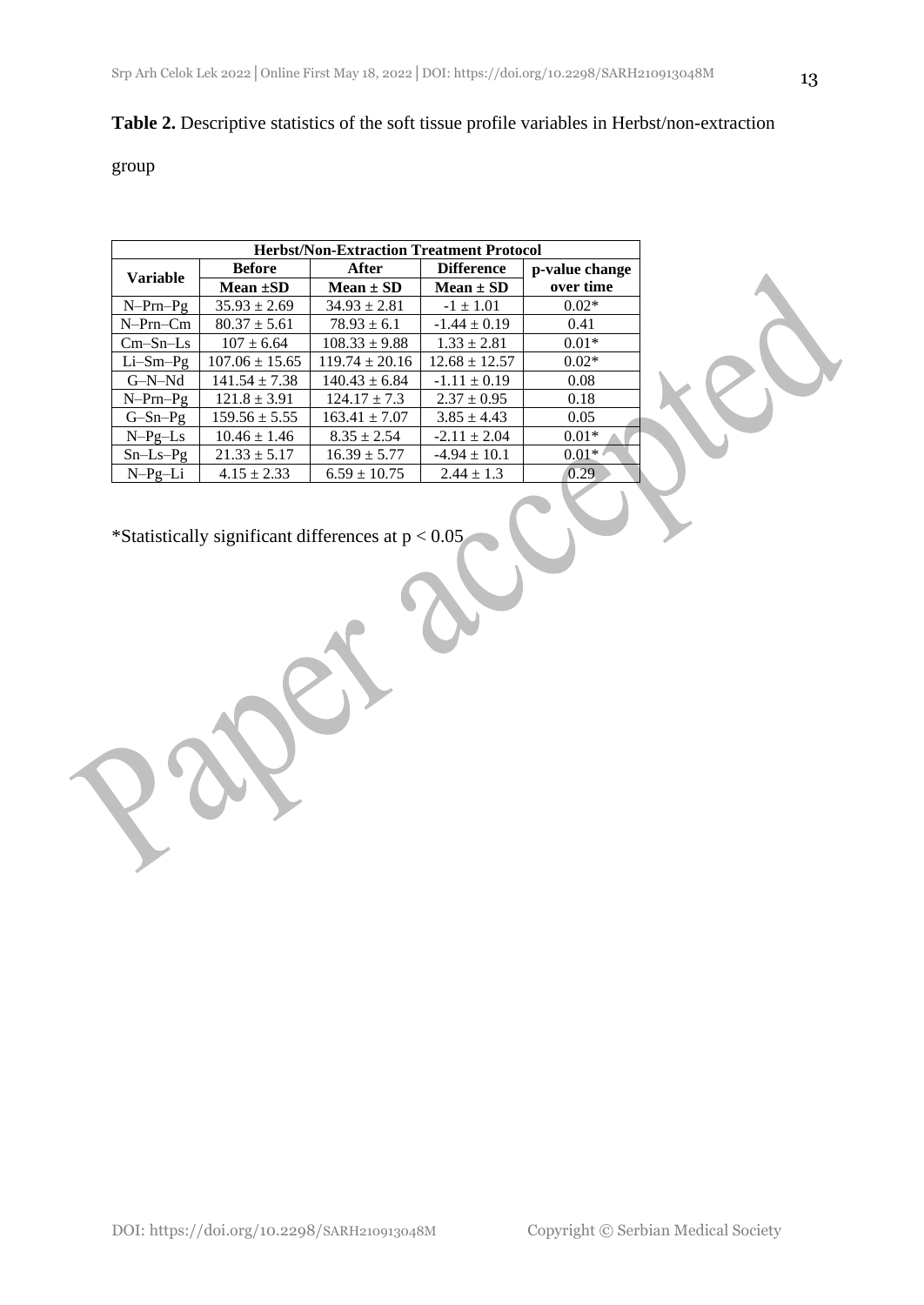| <b>Extraction Treatment Protocol</b> |                    |                    |                   |                |  |  |
|--------------------------------------|--------------------|--------------------|-------------------|----------------|--|--|
| <b>Variable</b>                      | <b>Before</b>      | After              | <b>Difference</b> | p-value change |  |  |
|                                      | $Mean \pm SD$      | $Mean \pm SD$      | Mean $\pm$ SD     | over time      |  |  |
| $N-Prn-Pg$                           | $35.68 \pm 3.01$   | $36.3 \pm 2.94$    | $0.62 \pm 3.73$   | 0.21           |  |  |
| $N-Prn-Cm$                           | $78.62 \pm 6.5$    | $79.92 \pm 7.97$   | $1.3 \pm 3.44$    | 0.56           |  |  |
| $Cm-Sn-Ls$                           | $103.26 \pm 7.39$  | $107.22 \pm 10.16$ | $3.96 \pm 4.43$   | $0.03*$        |  |  |
| $Li-Sm-Pg$                           | $112.18 \pm 24.18$ | $119.92 \pm 15.86$ | $7.74 \pm 2.89$   | 0.33           |  |  |
| $G-N-Nd$                             | $138.04 \pm 6.79$  | $136.28 \pm 9.18$  | $-1.76 \pm 2.04$  | 0.29           |  |  |
| $N-Prn-Pg$                           | $123.96 \pm 6.2$   | $124.76 \pm 7.58$  | $0.8 \pm 2.1$     | 0.29           |  |  |
| $G-Sn-Pg$                            | $162.88 \pm 6.45$  | $163.3 \pm 3.92$   | $0.42 \pm 1.61$   | 0.52           |  |  |
| $N-Pg-Ls$                            | $9.94 \pm 3.32$    | $8.96 \pm 1.88$    | $-0.98 \pm 1.01$  | 0.07           |  |  |
| $Sn-Ls-Pg$                           | $20.24 \pm 4.65$   | $18.38 \pm 3.46$   | $-1.86 \pm 1.72$  | 0.06           |  |  |
| $N-Pg-Li$                            | $4.62 \pm 1.71$    | $5.36 \pm 2.07$    | $0.74 \pm 1.47$   | 0.08           |  |  |

Table 3. Descriptive statistics of the soft tissue profile variables in the extraction group

\*Statistically significant differences at p < 0.05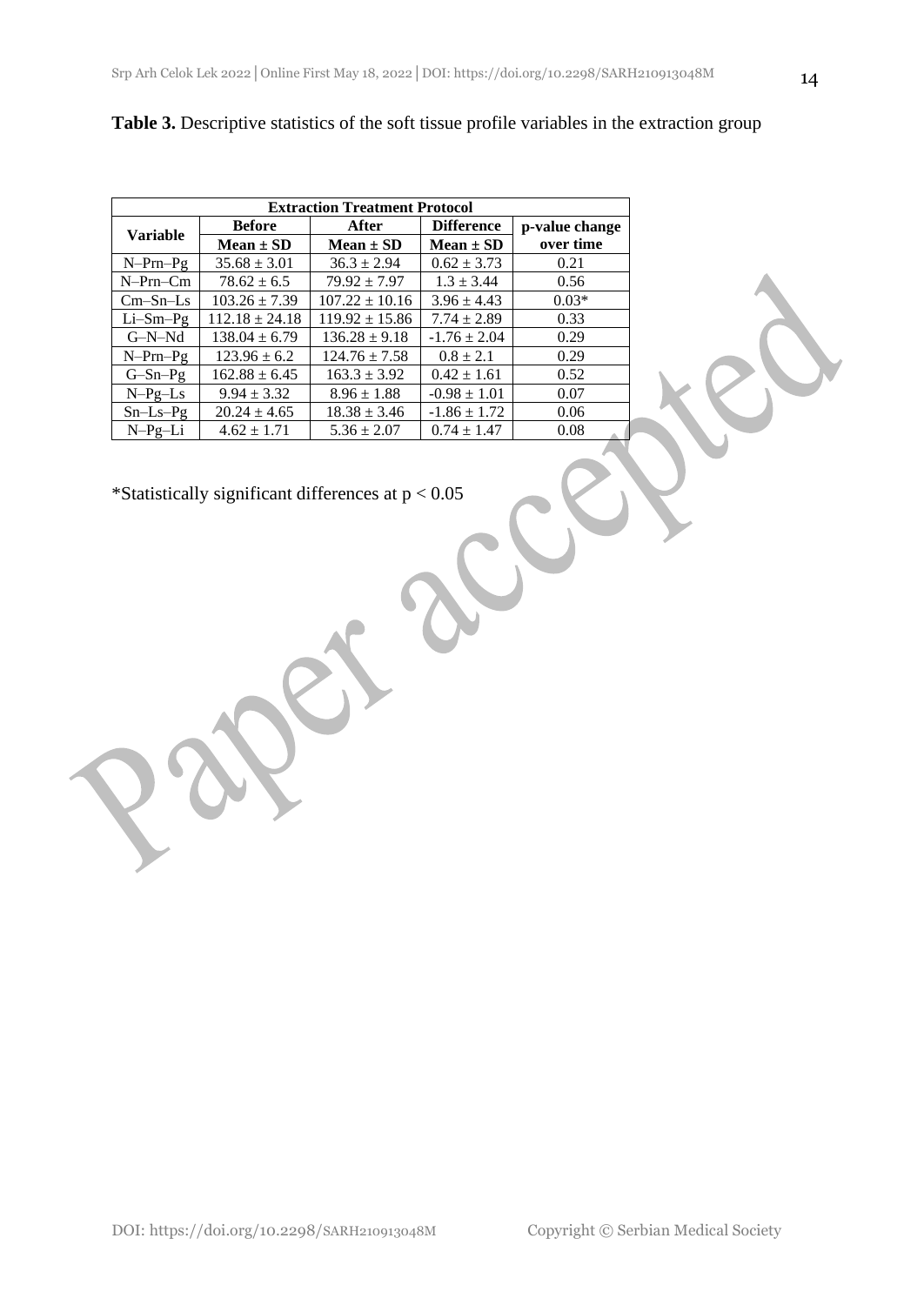### **Table 4.** Descriptive statistics of the soft tissue profile variables comparing both treatment

groups

| <b>Herbst/Non-Extraction Versus Extraction Treatment Protocol</b> |                           |                           |                   |                |  |  |
|-------------------------------------------------------------------|---------------------------|---------------------------|-------------------|----------------|--|--|
| <b>Variable</b>                                                   | <b>Before</b>             | After                     | <b>Difference</b> | p-value change |  |  |
|                                                                   | $\triangle$ Mean $\pm$ SD | $\triangle$ Mean $\pm$ SD | $Mean \pm SD$     | over time      |  |  |
| $N-Prn-Pg$                                                        | $-1.04 \pm 3.08$          | $1.04 \pm 2.25$           | $2.08 \pm 2.92$   | 0.33           |  |  |
| $N-Prn-Cm$                                                        | $-1.08 \pm 5.89$          | $1.23 \pm 4.3$            | $2.31 \pm 2.81$   | 0.71           |  |  |
| $Cm-Sn-Ls$                                                        | $-3.52 \pm 7.04$          | $-1.45 \pm 8.26$          | $2.07 \pm 3.71$   | 0.34           |  |  |
| $Li-Sm-Pg$                                                        | $-8.39 \pm 17.35$         | $-11.95 \pm 21.54$        | $-3.56 \pm 7.32$  | 0.61           |  |  |
| $G-N-Nd$                                                          | $0.96 \pm 6.69$           | $1.34 \pm 4.45$           | $0.38 \pm 1.46$   | 0.51           |  |  |
| $N-Prn-Pg$                                                        | $-0.52 \pm 5.18$          | $-2.61 \pm 5.84$          | $-2.09 \pm 1.1$   | $0.04*$        |  |  |
| $G-Sn-Pg$                                                         | $-0.78 \pm 5.69$          | $-3.89 \pm 4.61$          | $-3.11 \pm 2.29$  | 0.05           |  |  |
| $N-Pg-Ls$                                                         | $1.46 \pm 2.2$            | $2.11 \pm 2.25$           | $0.65 \pm 3.73$   | $0.01*$        |  |  |
| $Sn-Ls-Pg$                                                        | $1.78 \pm 4.77$           | $5.09 \pm 5$              | $3.31 \pm 0.24$   | 0.11           |  |  |
| $N-Pg-Li$                                                         | $-0.72 \pm 1.14$          | $-2.66 \pm 10.39$         | $-1.94 \pm 2.04$  | 0.15           |  |  |

\*Statistically significant differences at  $p < 0.05$ .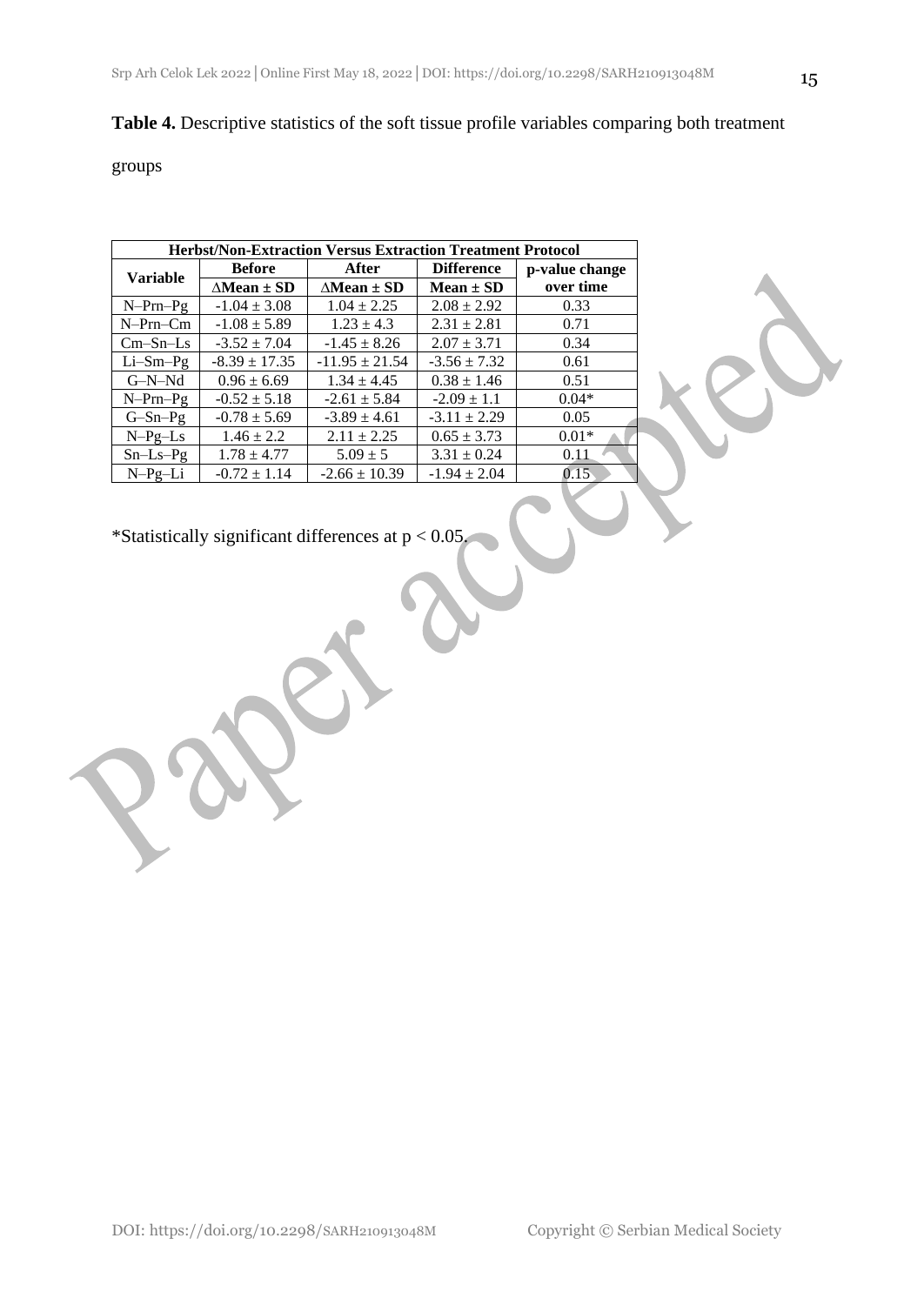

Figure 1. Non-extraction case; superimposition of the cephalometric drawing to the patient's profile: a) before treatment, b) after treatment, c) superimposition of the cephalometric drawings before (brown) and after (gray) treatment with visible changes of the soft tissue profile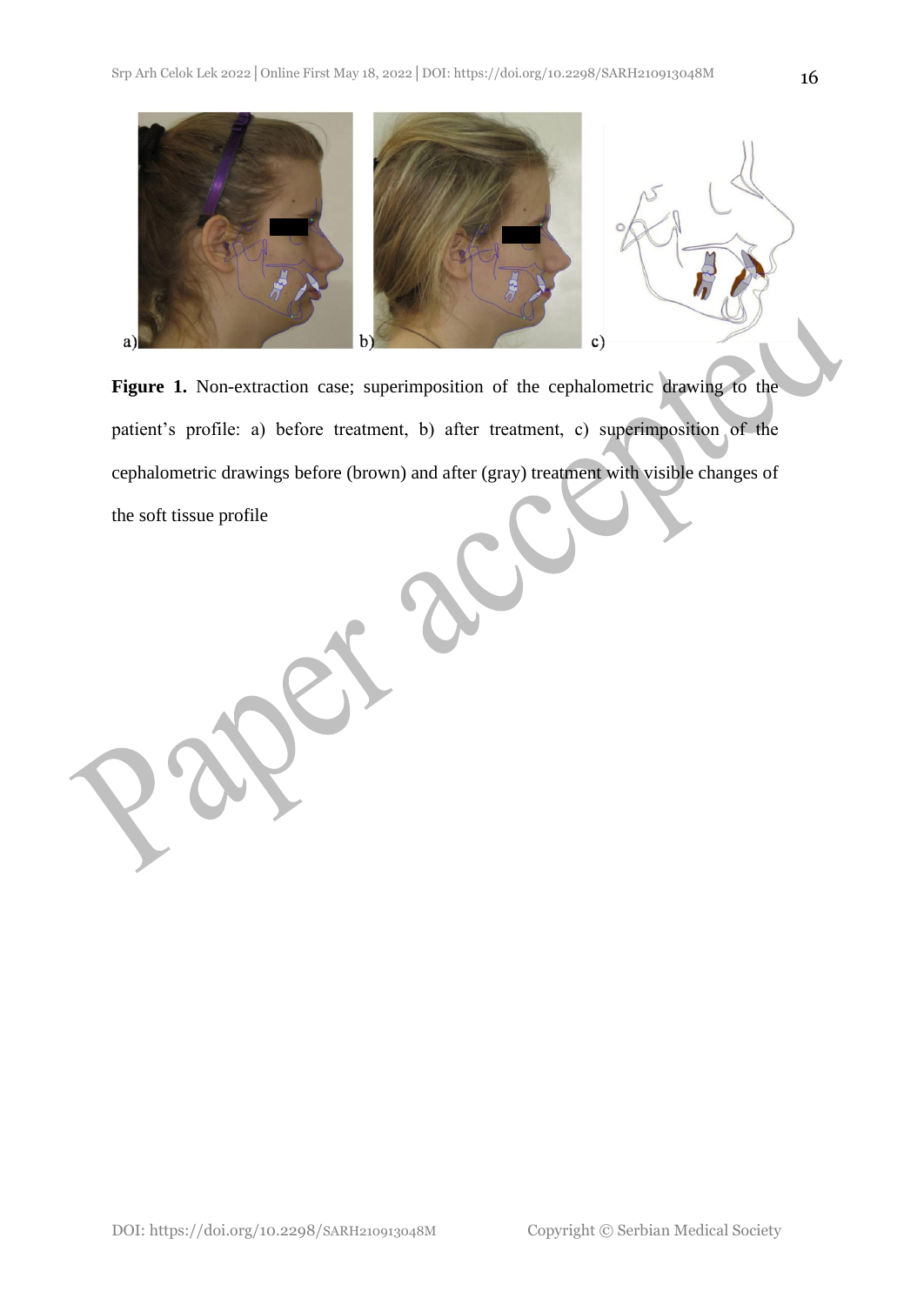

Figure 2. Extraction case; superimposition of the cephalometric drawings to the patient's profile: a) before treatment, b) after treatment, c) superimposition of the cephalometric drawings before (brown) and after (gray) treatment with visible changes of the soft tissue profile